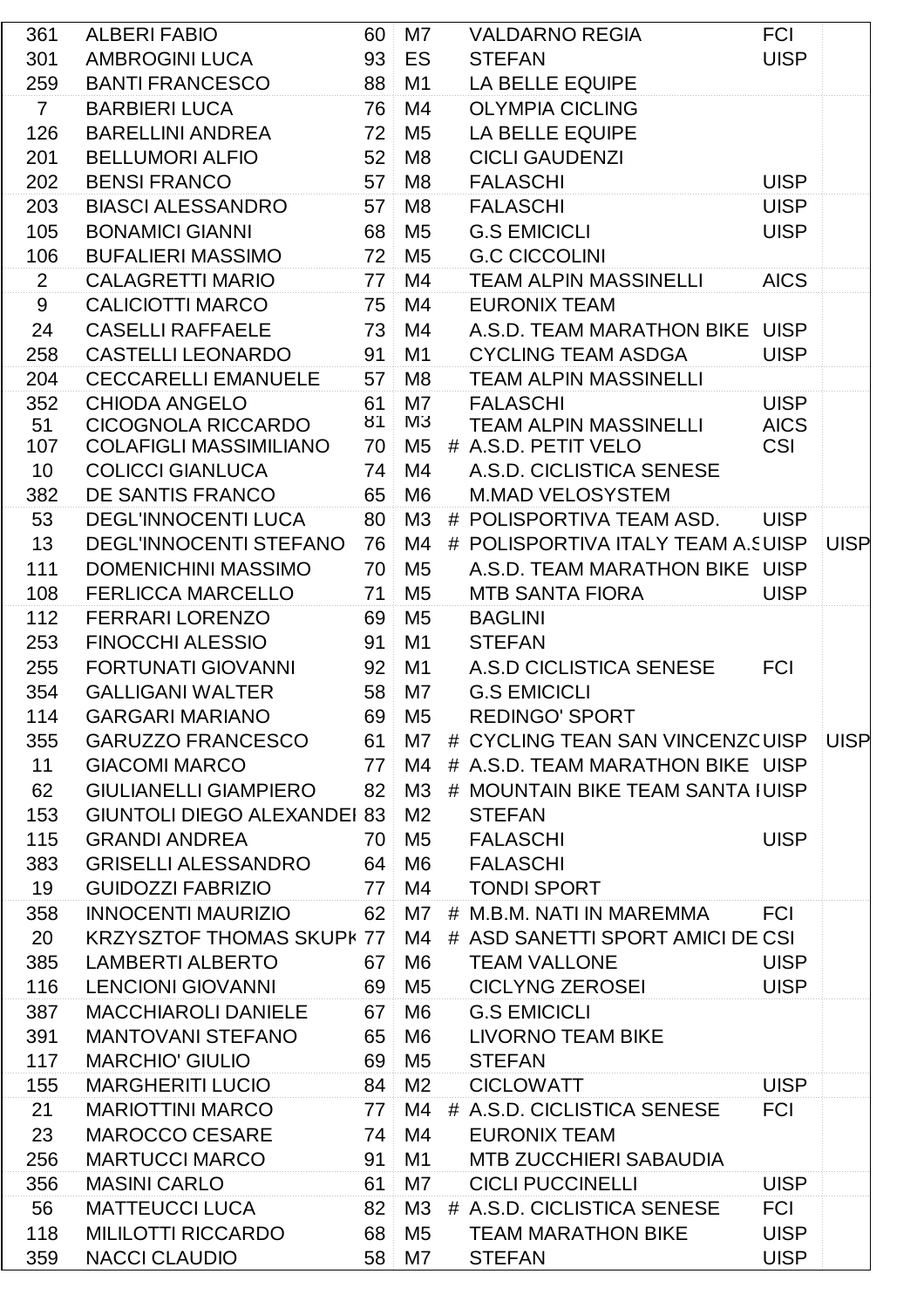| 1   | NOCCIOLINI ADRIANO        | 75 | M4             |   | # A.S.D. TEAM MARATHON BIKE    | <b>UISP</b> | <b>UISP</b> |
|-----|---------------------------|----|----------------|---|--------------------------------|-------------|-------------|
| 156 | <b>PALOMBINI MATTIA</b>   | 87 | M <sub>2</sub> |   | # WILIER TRIESTINA             | <b>ACSI</b> |             |
| 157 | PALUMBO GIOVANNI          | 85 | M <sub>2</sub> |   | <b>EURONIX TEAM</b>            |             |             |
| 257 | <b>PARRINI MATTEO</b>     | 89 | M <sub>1</sub> |   | <b>G.S EMICICLI</b>            |             |             |
| 25  | <b>PERINI VALERIO</b>     | 75 | M4             |   | <b>BAGLINI</b>                 |             |             |
| 124 | <b>POLI DAVIDE</b>        | 70 | M <sub>5</sub> |   | <b>LA BELLE EQUIPE</b>         |             |             |
| 360 | POTESTA' FABRIZIO         | 61 | M <sub>7</sub> |   | <b>M.MAD VELOSYSTEM</b>        |             |             |
| 260 | <b>QUINTIERO LUIGI</b>    | 91 | M1             |   | <b>TEAM BICI TERENZI</b>       |             |             |
| 119 | <b>RAVANELLI FABRIZIO</b> | 68 | M <sub>5</sub> |   | # ALE' CIPOLLINI               | <b>FCI</b>  |             |
| 27  | ROCCHI RICCARDO           | 73 | M4             |   | <b>VOG2 CYCLING TEAM</b>       |             |             |
| 394 | <b>ROSSILUCA</b>          | 64 | M <sub>6</sub> |   | <b>VALDARNO REGIA</b>          |             |             |
| 388 | <b>SACCONCINI SERGIO</b>  | 65 | M <sub>6</sub> |   | <b>CICLOPEPERONCINI</b>        | <b>AICS</b> |             |
| 120 | <b>TALOCCHINI SORIANO</b> | 69 | M <sub>5</sub> |   | <b>G.S EMICICLI</b>            |             |             |
| 57  | <b>TANI RICCARDO</b>      | 81 | M3             |   | <b>G.S EMICICLI</b>            | <b>UISP</b> |             |
| 26  | <b>TRONCONI SIMONE</b>    | 75 | M4             | # | CICLISTICA MARINA DI CECINAFCI |             |             |
| 389 | <b>TROSINO FRANCO</b>     | 65 | M <sub>6</sub> |   | <b>INKOSPORT TEAM</b>          | <b>UISP</b> |             |
| 125 | <b>TURCHI MASSIMO</b>     | 69 | M <sub>5</sub> |   | <b>LA BELLE EQUIPE</b>         |             |             |
| 121 | <b>VALENTINI FULVIO</b>   | 68 | M <sub>5</sub> |   | <b>STEFAN</b>                  | <b>UISP</b> |             |
| 159 | <b>ZAMPILLI RINO</b>      | 84 | M <sub>2</sub> |   | <b>EURONIX TEAM</b>            |             |             |
| 390 | <b>ZOPPI MARCO</b>        | 65 | M <sub>6</sub> |   | <b>CICLYNG ZEROSEI</b>         |             |             |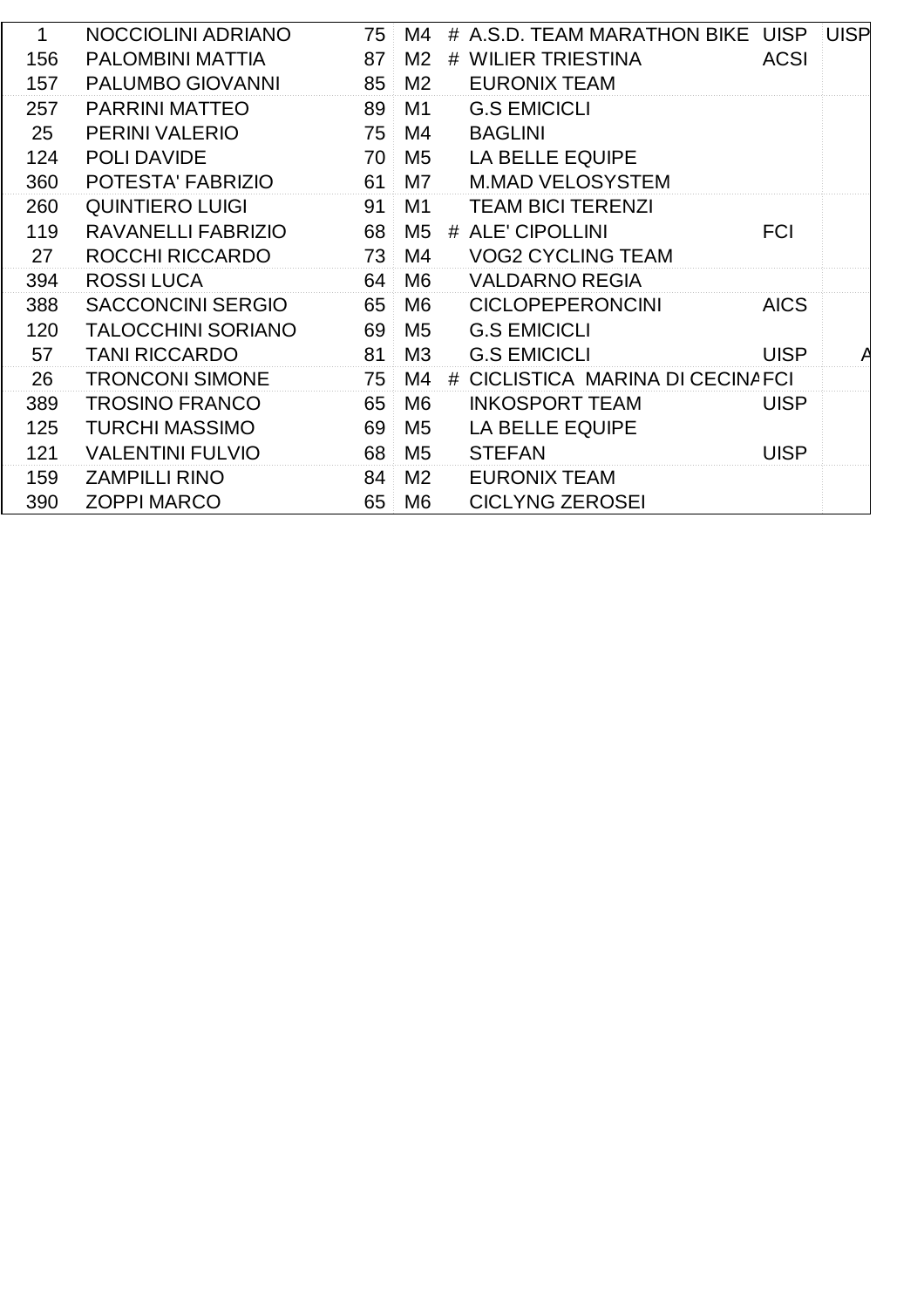|                       |  | <b>15C</b> |
|-----------------------|--|------------|
|                       |  |            |
|                       |  |            |
| <b>PISTOIA</b>        |  |            |
|                       |  |            |
|                       |  |            |
|                       |  |            |
|                       |  |            |
|                       |  |            |
|                       |  |            |
|                       |  |            |
|                       |  |            |
|                       |  |            |
| <b>LUCCA VERSILIA</b> |  |            |
|                       |  |            |
| 2,21E+08              |  |            |
| 962880V               |  |            |
|                       |  |            |
| A221353               |  |            |
|                       |  |            |
|                       |  |            |
|                       |  |            |
|                       |  |            |
| $2,2E+08$             |  |            |
|                       |  |            |
| 2,21E+08              |  |            |
|                       |  |            |
|                       |  |            |
|                       |  |            |
|                       |  |            |
|                       |  |            |
| 2,21E+08              |  |            |
|                       |  |            |
|                       |  |            |
|                       |  |            |
|                       |  |            |
| 1296571               |  |            |
| 728331E               |  |            |
|                       |  |            |
| A246350               |  |            |
| 783806U               |  |            |